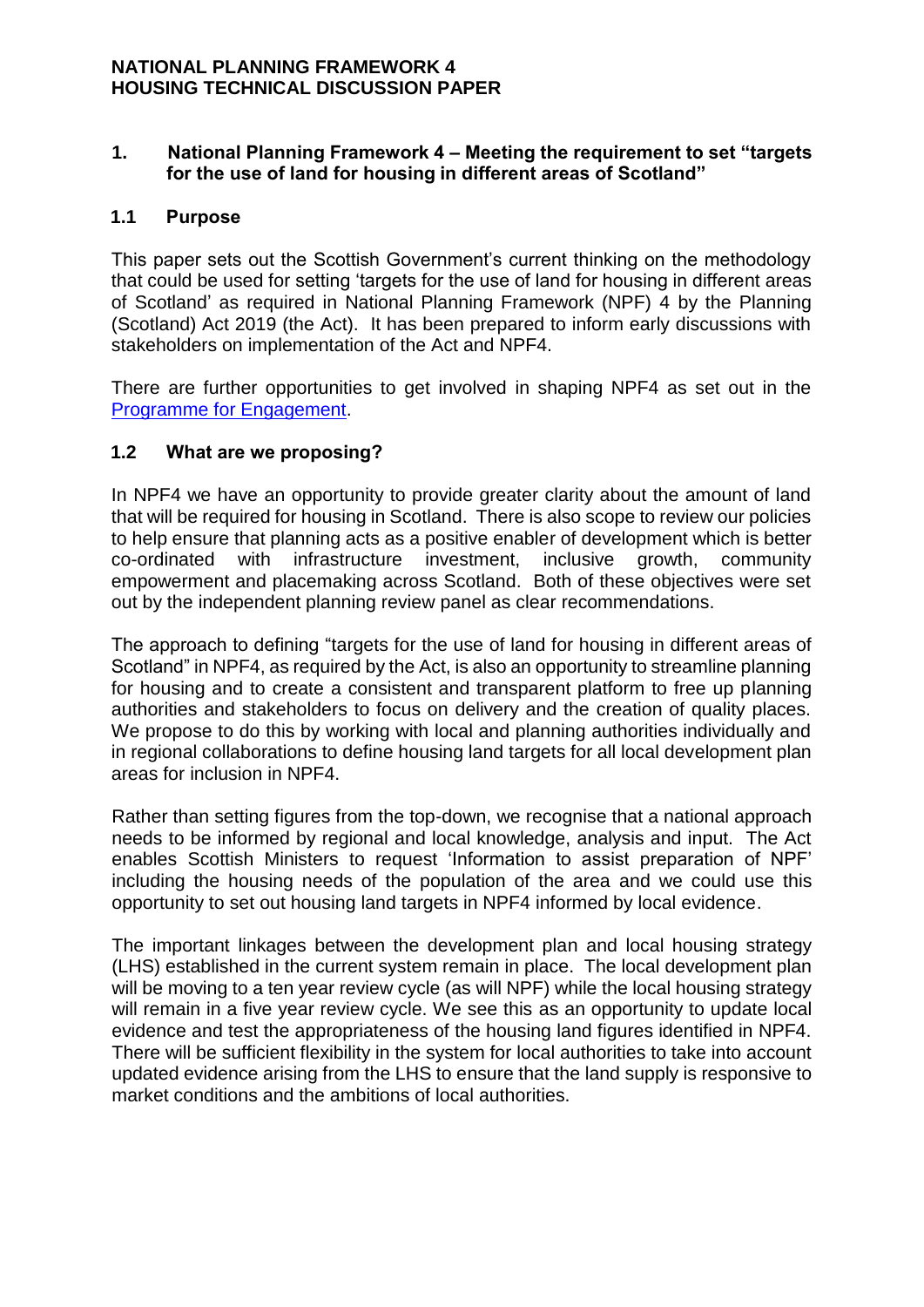## **1.3 How might this work?**

We believe that the following model could be a practical step forward in developing "targets for the use of land for housing in different areas of Scotland for housing" (housing land targets) in NPF4.

- Using the established housing need and demand assessment (HNDA) tool as a basis, the Scottish Government could run the first steps of the HNDA tool using default scenarios to provide all-tenure housing need and demand estimates for each local authority area for the time period under consideration.
- As NPF will contain housing land figures we do not require need and demand to be broken down by tenure (this will continue to be required for local HNDAs).
- Authorities will be invited to propose alternative scenarios and assumptions within set parameters and if they chose to do so will be required to agree these with their Housing Market Partnership (HMP) (including key wider stakeholders) and submit evidence to support their scenario and assumption choices which would be assessed by the Centre for Housing Market Analysis (CHMA).
- The same evidence base used to support the national HNDA could then be used to inform a local HNDA for the LHS and local development plan as is currently the case. The ability for regional groupings to work together on an HNDA remains in place.

The following sets out how this process could work.

- 1. The Scottish Government could run the **first steps, steps 1 and 2, of the HNDA tool** using default scenario and assumptions:
	- a) household projections the default scenario choice is the National Records of Scotland principal projection; and
	- b) existing need count the default is the proxy method built into the tool which is a count of homeless households in temporary accommodation and households who are both overcrowded and concealed (HoTOC)
- 2. Local areas could be invited to agree or propose alternative **scenarios and assumptions** within set parameters if there is evidence to indicate alternatives are appropriate for the area. Authorities would be required to agree the scenarios and assumptions with their HMP (including key wider stakeholders such as Homes for Scotland) and to submit a report on this to support their choices which would be assessed by the CHMA. A submission template and guidance could be provided to support this work. If the evidence set out in the report is accepted, the results would replace the default HNDA output.
- 3. It is recognised that HNDAs are now an established part of the process for the LHS and local development plan and in some areas authorities may wish to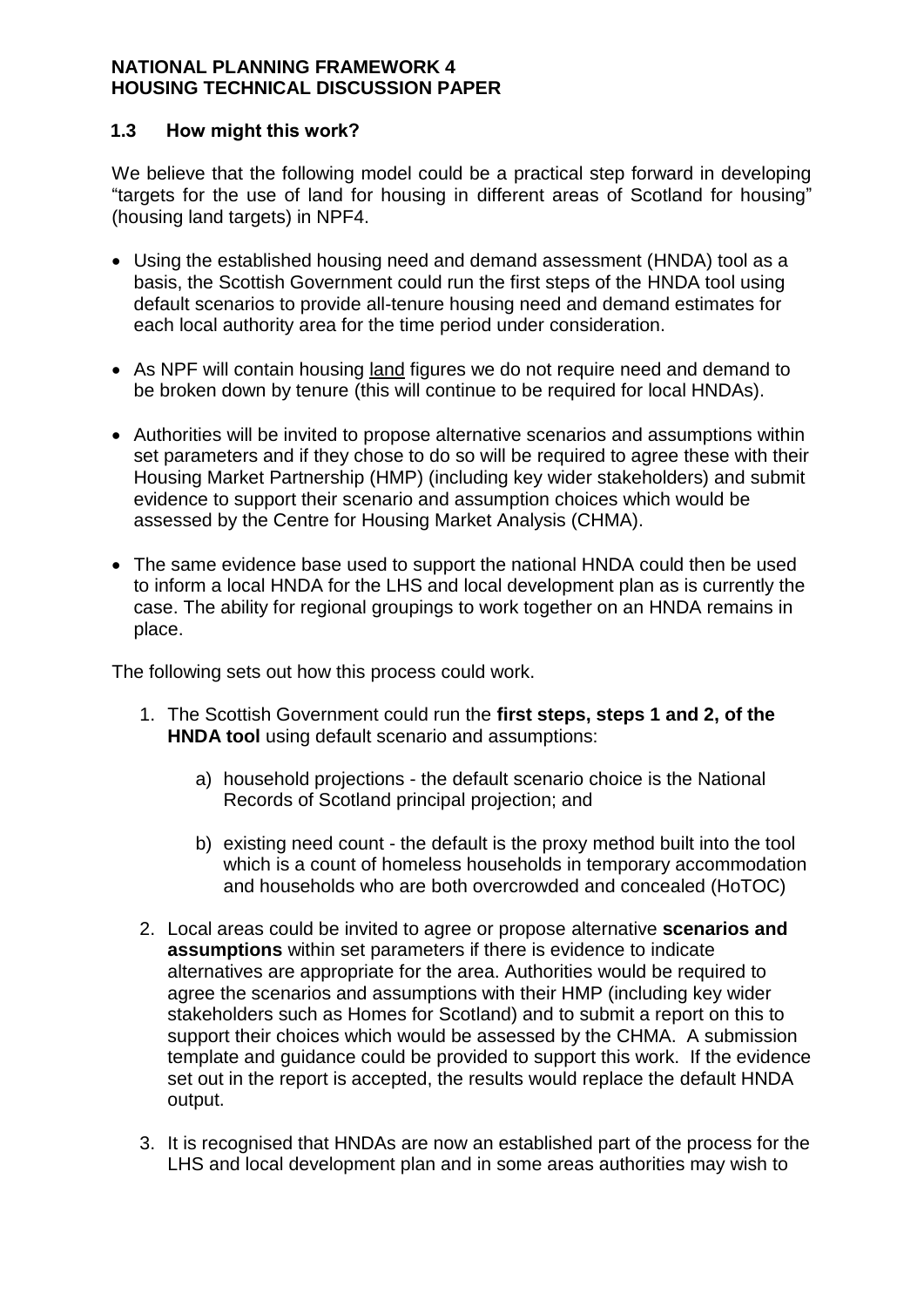reflect functional housing markets<sup>1</sup> that cross local authority boundaries. In this instance, and where regional groupings and HMPs have formed, they could propose alternatives to the HNDA output at local authority level for the areas within their region where there is evidence to support this. Any proposal for change would need to be evidence based, agreed by the HMP (including key wider stakeholders such as Homes for Scotland), be supported by evidence, and be assessed by the CHMA within the timescale required for Draft NPF4.

- 4. Given the long term perspective on the **supply of land for housing** we are seeking to establish, the Scottish Government could apply a **level of flexibility** to the output from the HNDA tool for each local authority area to establish the **minimum housing land figure**.
- 5. Housing land figures would be set out in the draft NPF and be subject to public consultation and transparent scrutiny when it is laid before Parliament. Draft NPF4 would be accompanied by a **housing technical report** supporting the housing land figures which would be subject to consultation alongside NPF.
- 6. A draft revised NPF will subsequently be laid before Parliament accompanied by an explanatory document covering consultation undertaken, representations received and changes made as a result of representations made before being approved by the Scottish Parliament and adopted by Scottish Ministers. There would be an opportunity to update the data between draft and revised draft NPF to reflect up-to-date information such as household projections.
- 7. We would expect **local development plans** to meet the housing land figure set in NPF4 as a minimum. The same evidence base used to support the national HNDA could then be used to inform a local HNDA. There would be **limited scope for adjusting these figures locally** within local development plans (within set parameters), and any adjustment would need to be informed by a full HNDA, set out clearly in a supporting local housing technical report and agreed at the local development plan gatecheck stage.

Figure 1 overleaf shows how this approach could work at the different scales.

Figure 2 sets out the existing and proposed approaches.

1

<sup>1</sup> Geographical areas where demand for housing is relatively self-contained. These areas may significantly overlap and will rarely coincide with local authority boundaries. They can be dynamic and complex, and can contain different tiers of sub-market area, overlain by mobile demand, particularly in city regions." (SPP, 2014, para 111)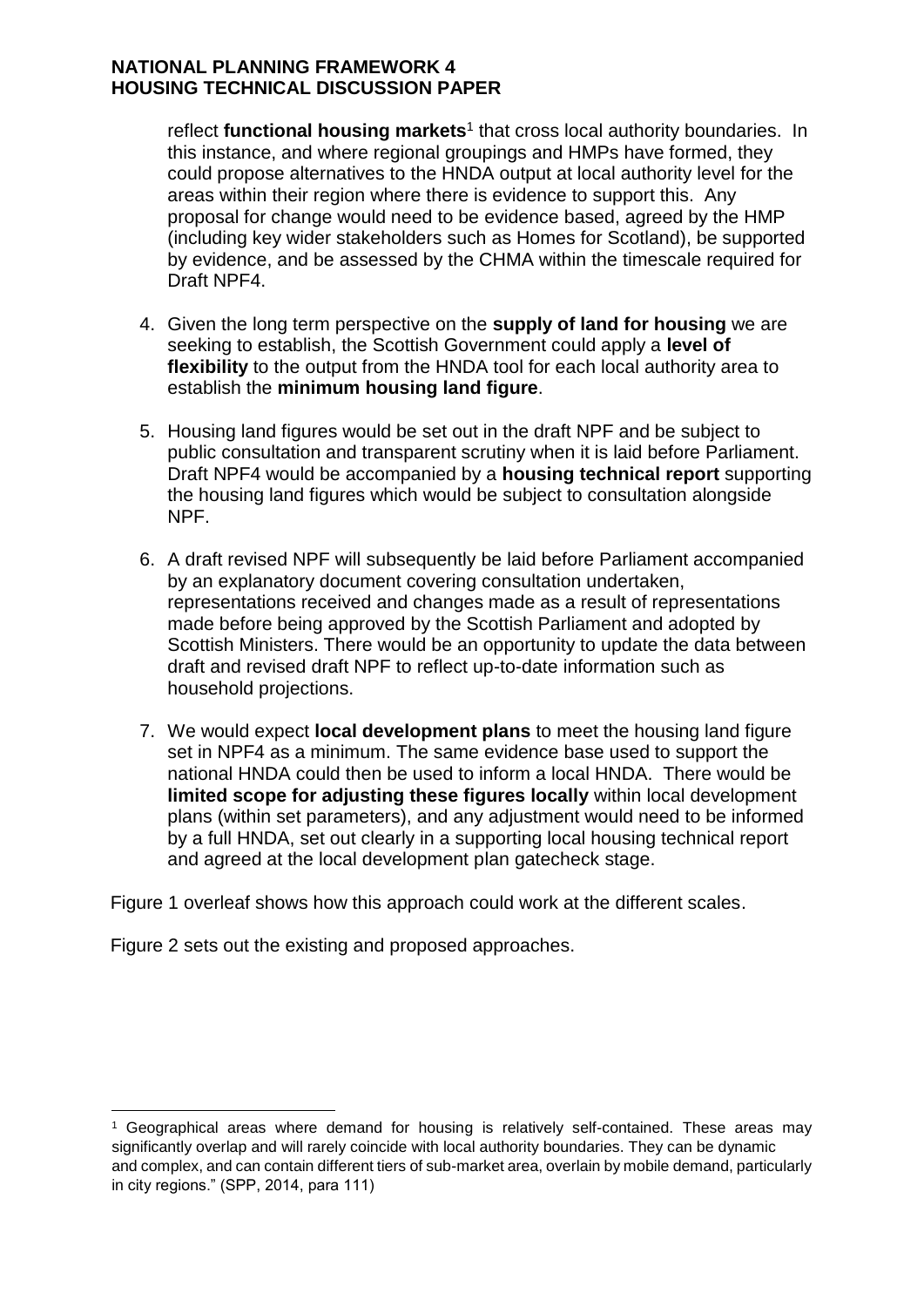## **1.4 Guiding principles**

A detailed process for reaching this output is the subject of ongoing discussion and remains under consideration, but the following **principles** could form an important part of the process:

- the approach to setting national housing land figures is intended to **provide early clarity and to reduce conflict and complexity** in the local development plan process.
- **the purpose of the figures is to ensure that local development plans allocate sufficient land for housing.** We propose that the figures in NPF4 are expressed as minimum figures for housing land to accommodate an agreed projected number of homes.
- **an agreed proportion of this land should be 'deliverable'** whilst the remainder should reflect the longer term spatial strategy for the area. The policy and / or guidance could provide clarity on what is expected to be deliverable land, as well as addressing longer term strategy.
- in terms of geography and scale, we propose that the minimum figures **should be set for all local authority areas in Scotland.** This would maximise consistency and simplicity in the planning system as a whole and remove the uncertainty that could arise if, for example, figures at a regional scale required further calculations to set out local contributions to a shared figure. Within this, however, we recognise that there is a need to allow for local flexibility that reflects local circumstances. This could still be achieved as the figures are taken forward in each local development plan.
- **a national approach needs to be informed by regional and local knowledge, analysis and input**. We therefore propose to define the requirements for land in each area by working with local and planning authorities individually and / or in regional collaborations to ensure national analysis is informed by local objectives.

Engagement with communities, key agencies, stakeholders and developers will be important nationally and locally. Infrastructure providers and the development industry could positively contribute to this work and in particular bring their expertise to developing delivery programmes to achieve the ambitions of NPF.

#### **1.5 Transitional arrangements**

Early guidance on transitional arrangements will be published online alongside our [Transforming Planning in Practice –](https://www.gov.scot/publications/transforming-planning-practice-post-bill-work-programme/) Post-Bill Work Programme. In the meantime current policy and guidance for strategic and local development plans remain in place.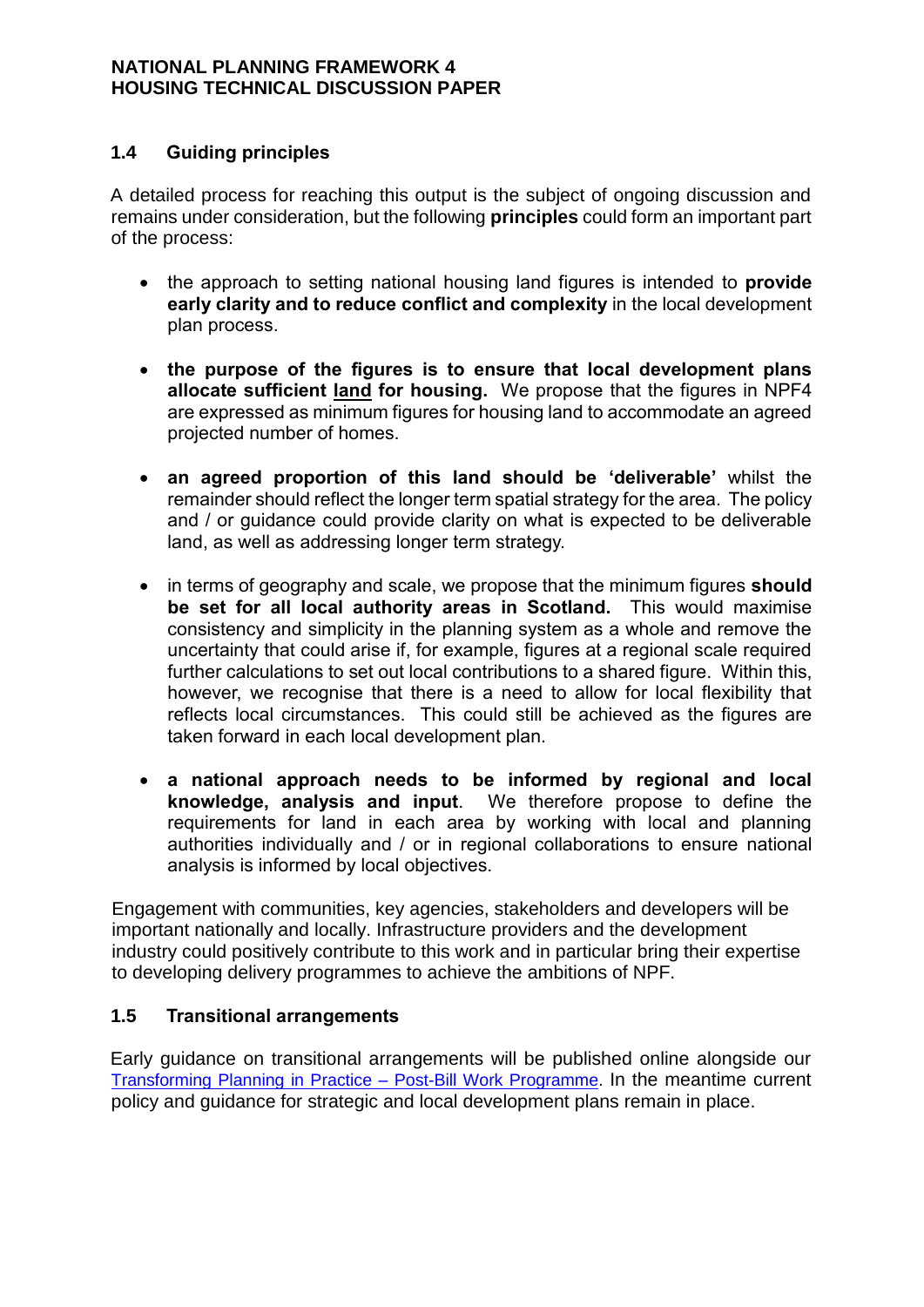#### **1.6 Next steps and timescales**

We will take forward our consideration of the approach to setting figures for housing land alongside the wider development of planning policy for housing policy in NPF4. At this stage, we would encourage all of those with an interest in planning for housing to participate in the early engagement programme as set out on our website [https://www.transformingplanning.scot/.](https://www.transformingplanning.scot/) The wider policy context for planning for housing has been set out in the background information notes and can be referred to, along with this paper, in responding to the early engagement on NPF4.

## *Collaborative working*

Alongside the wider engagement, we will shortly establish an advisory housing panel to help guide this important area of work. This paper will provide the basis of initial discussions with the panel and we will publish its membership and a note of each meeting as the work progresses. We will seek to ensure that wider views emerging from the early engagement are taken into account by the panel.

We anticipate the draft NPF4 will be laid before Parliament in September 2020 at which time it will be subject to public consultation.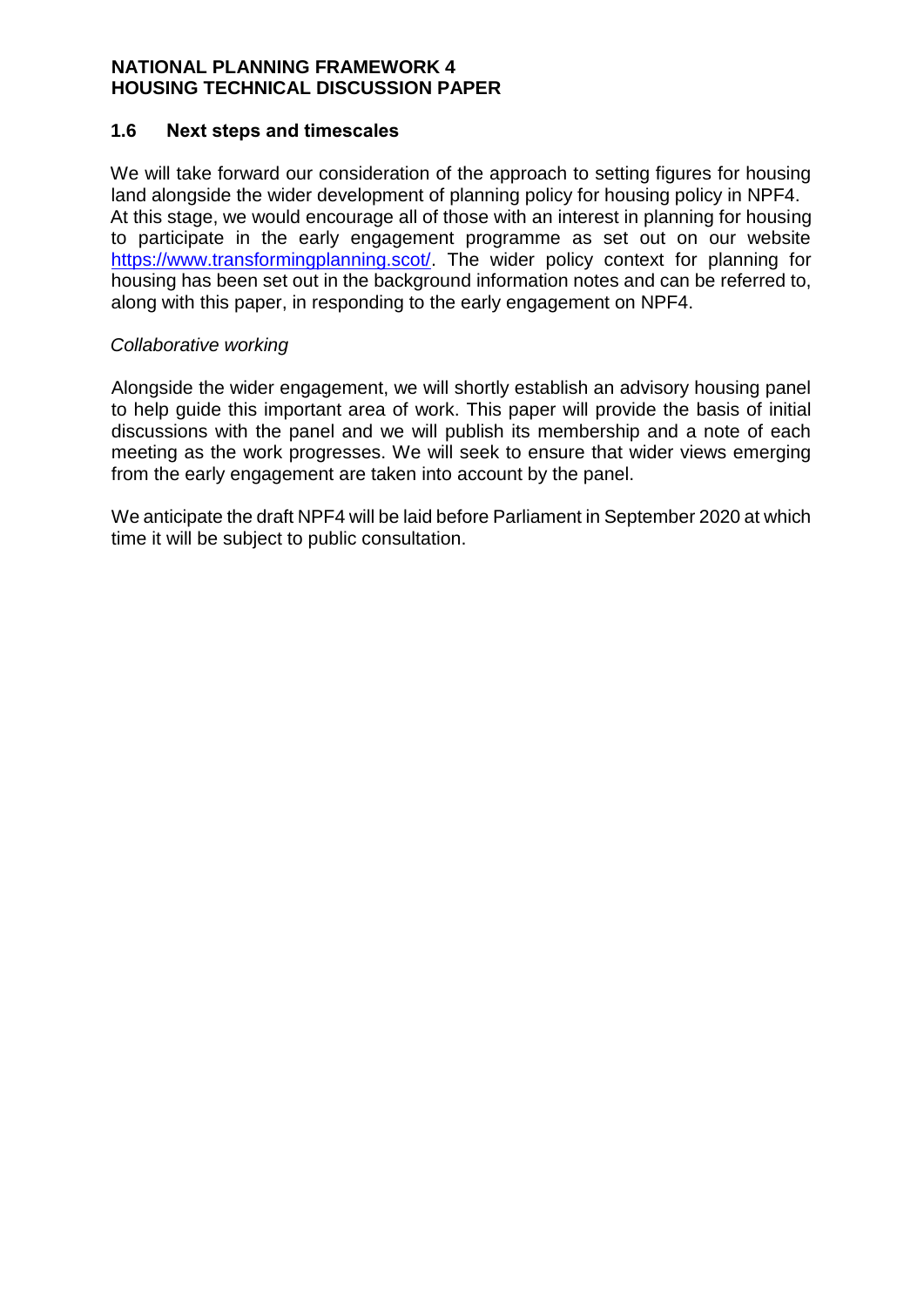# **Figure 1.**

**Potential approach to set "targets for the use of land for housing" in the new planning system**

| <b>National</b><br>Planning<br>Framework                | SG run steps 1 and 2 of the HNDA tool using<br>default scenarios and assumptions<br>Invitation to LAs to contribute to scenario and<br>assumption choices, agree with wider HMP<br>SG apply a level of flexibility to the HNDA tool<br>results to ensure a proactive approach to the<br>supply of land for housing giving minimum housing<br>land figures<br>Draft NPF to contain interim housing land figures<br>$\bullet$<br>for each local authority area<br>Produce supporting housing technical report<br>$\bullet$<br>Take into account Draft NPF representations and<br>٠<br>prepare explanatory report<br>In revised Draft NPF set out final housing land<br>figures for each local authority area<br>Consider spatial implications of housing land<br>figures and development strategy<br>Support and monitor delivery of housing land<br>figures |  |
|---------------------------------------------------------|------------------------------------------------------------------------------------------------------------------------------------------------------------------------------------------------------------------------------------------------------------------------------------------------------------------------------------------------------------------------------------------------------------------------------------------------------------------------------------------------------------------------------------------------------------------------------------------------------------------------------------------------------------------------------------------------------------------------------------------------------------------------------------------------------------------------------------------------------------|--|
| Regional<br>Spatial<br><b>Strategies</b><br>(potential) | Flexibility for regional groupings to contribute to<br>scenario and assumption choices in NPF<br>Flexibility for regional groupings to reflect<br>functional housing market areas in NPF<br>Prepare RSS reflecting strategic development<br>priorities<br>Consult on draft RSS, revise and adopt RSS<br>Flexibility to collaborate with SG to support and<br>monitor delivery of housing land figures                                                                                                                                                                                                                                                                                                                                                                                                                                                      |  |
| Local<br>Development<br>Plan                            | Reflect NPF4 housing land figures in LDP<br>Produce evidence report and agree housing land<br>targets at gatecheck<br>Allocate sites to meet housing land figure in<br><b>Proposed Plan</b><br>Prepare delivery programme<br>Monitor delivery programme and take steps to<br>reflect and respond to market conditions<br>Consider implications of interim HNDA and LHS<br>review on housing land figures and spatial strategy                                                                                                                                                                                                                                                                                                                                                                                                                              |  |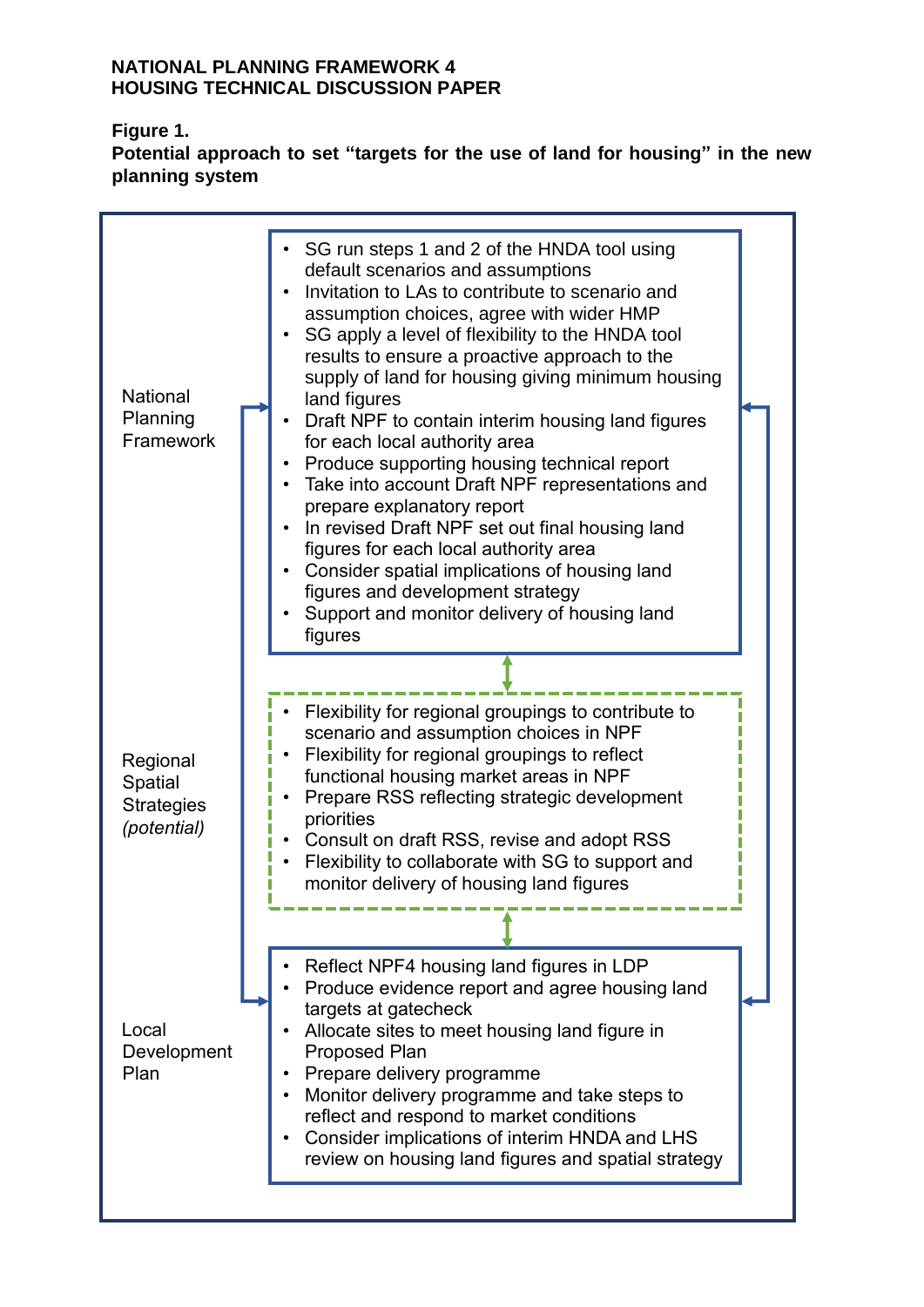## **Figure 2.**

**Current and Proposed Approach to Housing Land**



\*or regional in SDP areas NB. Local Level to reflect LHS as in current process